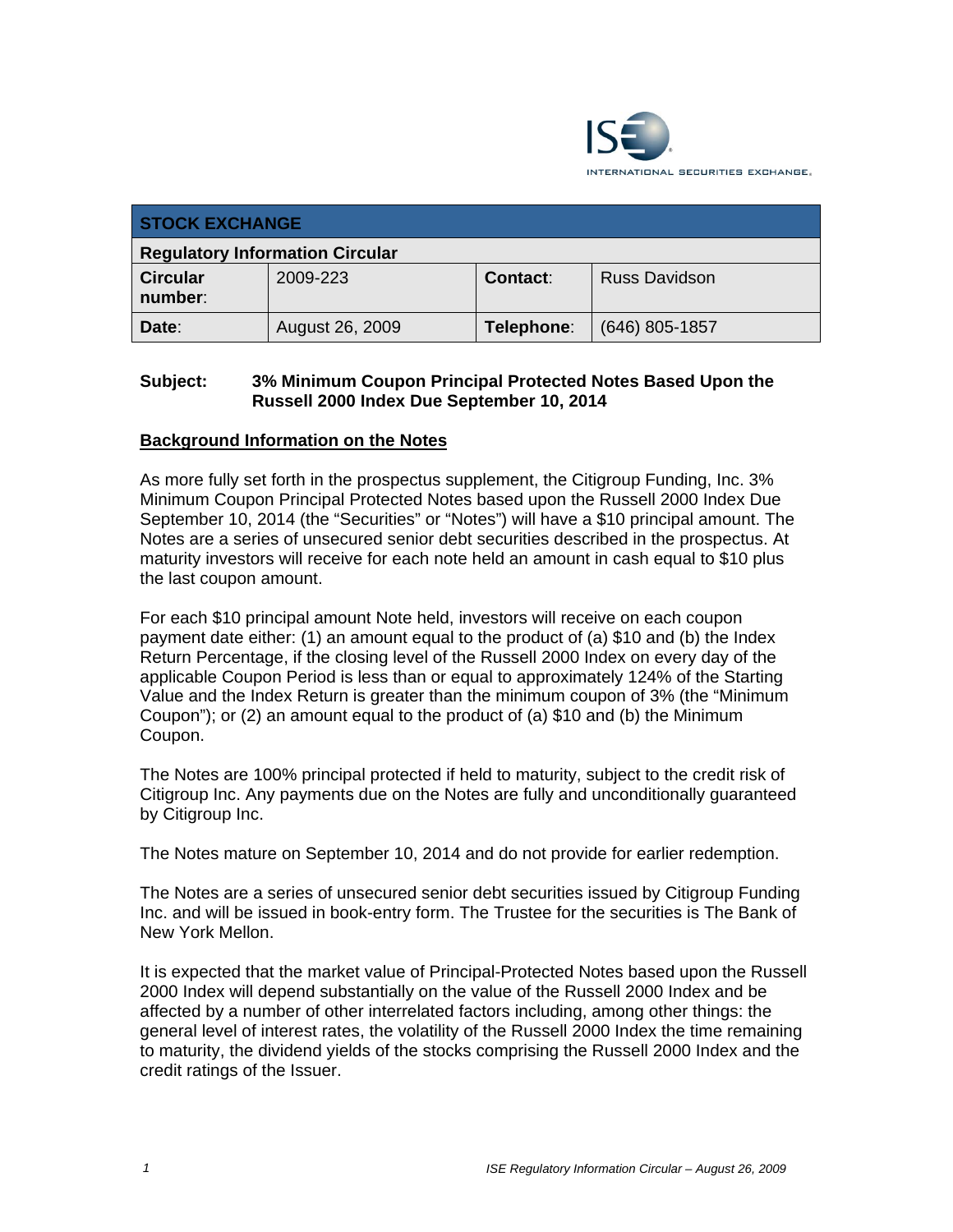For additional information regarding the Notes, including the applicable risk factors, please consult the Prospectus Supplement, filed with the Securities and Exchange Commission by Citigroup Funding Inc.

#### **Exchange Rules Applicable to Trading in the Securities**

The Securities are considered equity securities, thus rendering trading in the Securities subject to the Exchange's existing rules governing the trading of equity securities.

## **Trading Hours**

Trading in the Shares on ISE is on a UTP basis and is subject to ISE equity trading rules. The Shares will trade from 8:00 a.m. until 8:00 p.m. Eastern Time. Equity Electronic Access Members ("Equity EAMs") trading the Shares during the Extended Market Sessions are exposed to the risk of the lack of the calculation or dissemination of underlying index value or intraday indicative value ("IIV"). For certain derivative securities products, an updated underlying index value or IIV may not be calculated or publicly disseminated in the Extended Market hours. Since the underlying index value and IIV are not calculated or widely disseminated during Extended Market hours, an investor who is unable to calculate implied values for certain derivative securities products during Extended Market hours may be at a disadvantage to market professionals.

**This Regulatory Information Circular is not a statutory Prospectus. Equity EAMs should consult the Trust's Registration Statement, SAI, Prospectus and the Fund's website for relevant information.**